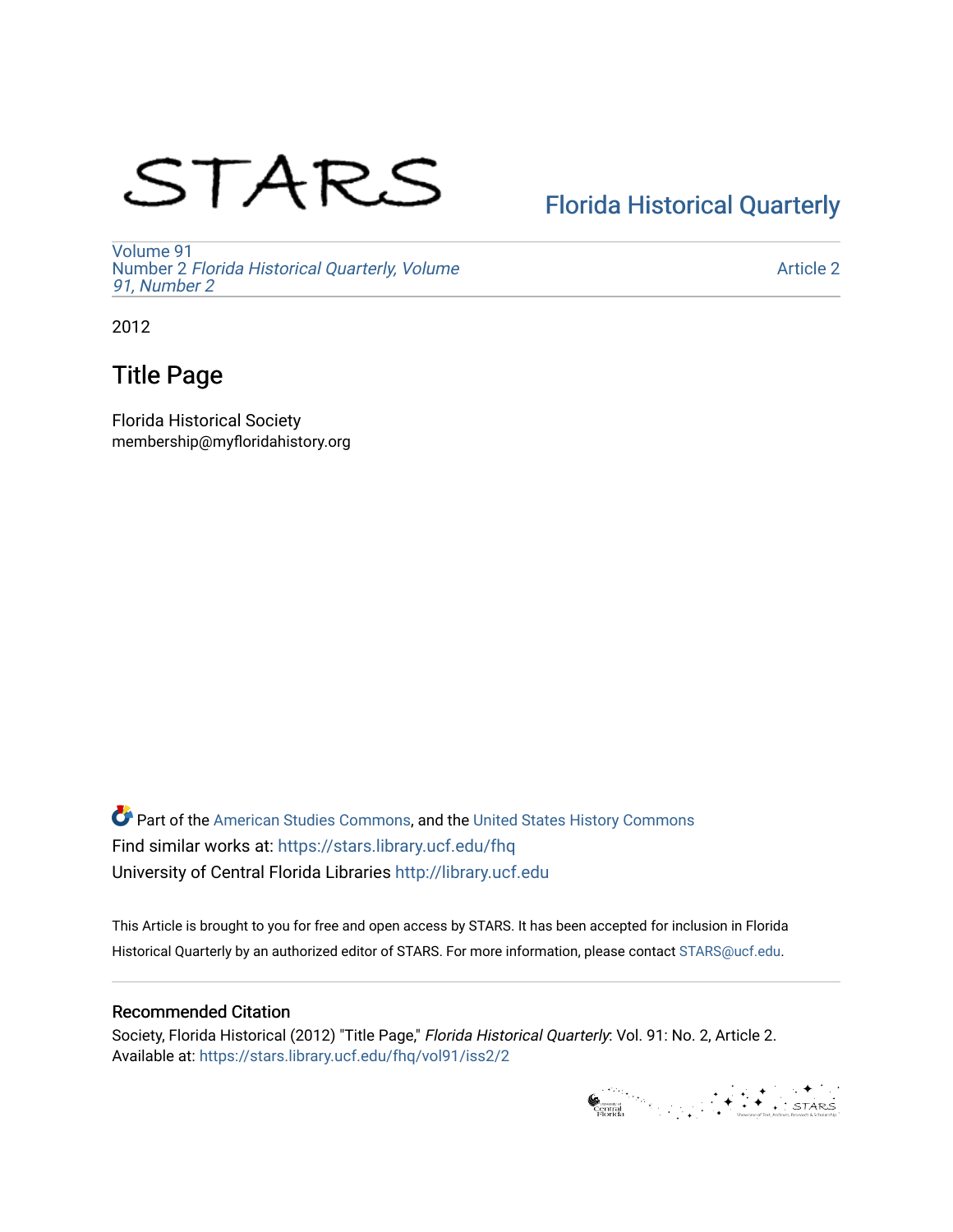Society: Title Page

# $K$ LORIDA **HISTORICAL QUARTERLY**

### PUBLISHED BY THE FLORIDA HISTORICAL SOCIETY **RECEIVED UCF LIBRARY**

**JAN 0 4 2013** 

**SERIALS** 



VOLUME 91

FALL 2012

NUMBER 2

Published by STARS, 2012

1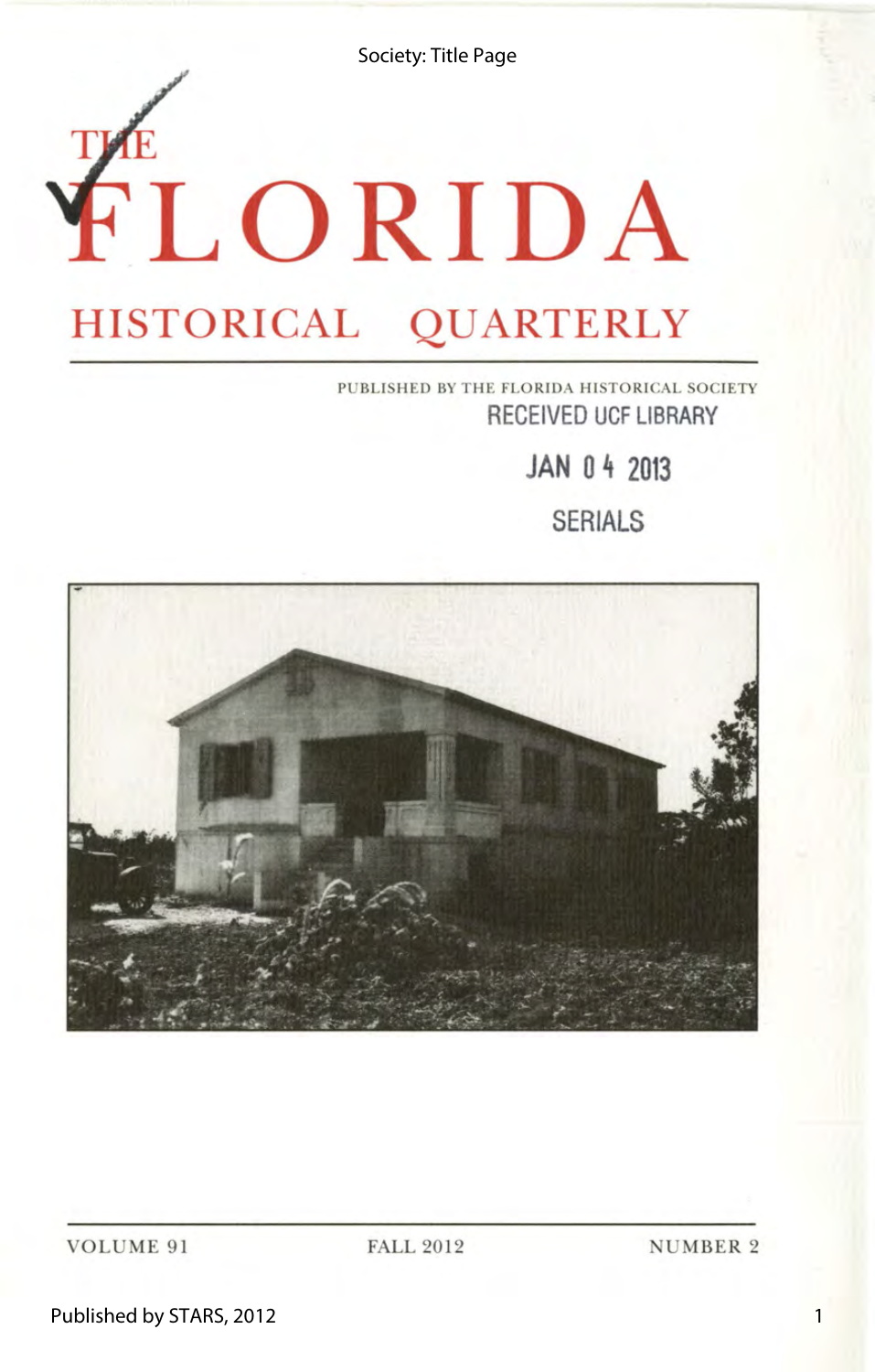### *The Florida Historical Quarterly*

Published by the Florida Historical Society

Connie L. Lester, *Editor*  Daniel S. Murphree, *Assistant Editor* and *Book Review Editor*  Robert Cassanello, *Podcast Editor*  Scot French, *Digital Editor* 

#### Sponsored by the University of Central Florida

*Board of Editors*  Jack Davis, University of Florida James M. Denham, Florida Southern College Andrew Frank, Florida State University Elna C. Green, Sanjose State University Steven Noll, University of Florida Raymond A. Mohl, University of Alabama, Birmingham Paul Ortiz, University of Florida Brian Rucker, Pensacola State College John David Smith, University of North Carolina, Charlotte Melanie Shell-Weiss, Grand Valley University Brent Weisman, University of South Florida Irvin D.S. Winsboro, Florida Gulf Coast University

The *Florida Historical Quarterly* (ISSN 0015-4113) is published quarterly by the Florida Historical Society, 435 Brevard Avenue, Cocoa, FL 32922 in cooperation with the Department of History, University of Central Florida, Orlando. Printed by The Sheridan Press, Hanover, PA. Periodicals postage paid at Cocoa, FL and additional mailing offices. POSTMASTER: Send address changes to the Florida Historical Society, 435 Brevard Ave., Cocoa, FL 32922.

Subscription accompanies membership in the Society. Annual membership is \$50; student membership (with proof of status) is \$30; family membership is \$75; library and institution membership is 75; a contributing membership is \$200 and higher; and a corporate membership is \$500 and higher. Correspondence relating to membership and subscriptions, as well as orders for back copies of the *Quarterly,*  should be addressed to Dr. Ben D. Brotemarkle, Executive Director, Florida Historical Society, 435 Brevard Ave., Cocoa, FL 32922; (321) 690-1971; email: (Ben. Brotemarkle@myfloridahistory.org.)

Correspondence concerning contributions, books for review, and all editorial matters should be addressed to Editor, *Florida Historical Quarterly,* Dept. of History, CNH 551, Univ. of Central Florida, Orlando, FL 32816-1350; (407) 823-0261; fax: ( 407) 823-3184; email: (flhisqtr@ucf.edu) or (Connie.Lester@ucf.edu.) Manuscripts should be submitted in triplicate. Guidelines for preparing manuscripts are available in the End Notes and at  $\langle \frac{http://history.cah.ucf.edu/fhq/submissions.$ php.) The *Quarterly* is a member of the Conference of Historical Journals. The Florida Historical Society and the editor of the *Florida Historical Quarterly* disclaim responsibility for statements whether of fact or opinion made by contributors.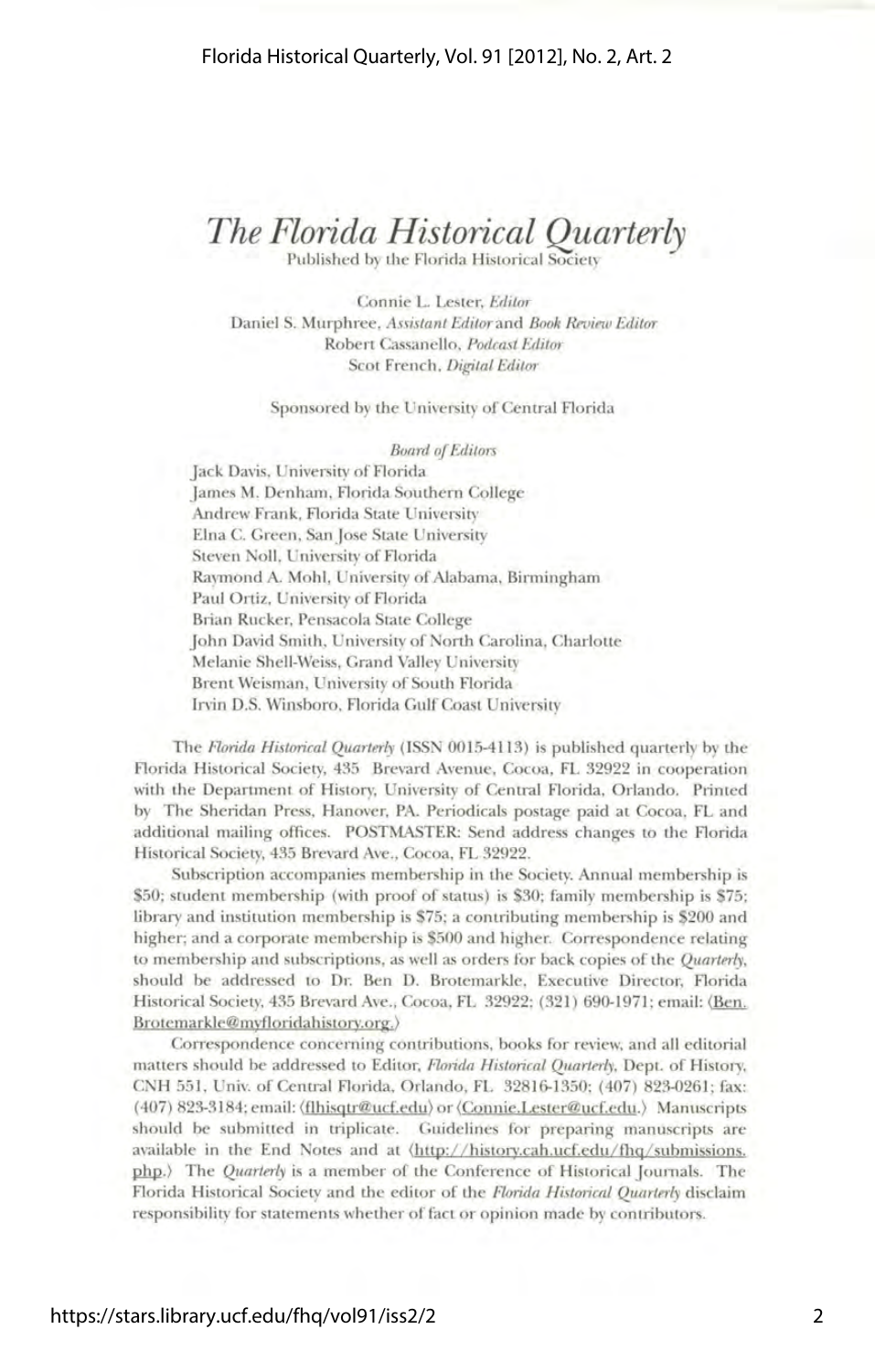| <b>Society: Title Page</b>                                                                                           | <b>RECEIVED UCF LIBRARY</b>     |
|----------------------------------------------------------------------------------------------------------------------|---------------------------------|
|                                                                                                                      | <b>JAN 0 4 2013</b>             |
| THE                                                                                                                  | <b>SERIALS</b>                  |
| FLORIDA                                                                                                              | <b>Fall 2012</b>                |
| HISTORICAL QUARTERLY Vol. 91, No. 2                                                                                  |                                 |
| The Peacock Inn: South Florida's First Hotel<br>by Susannah Worth                                                    | 151                             |
| <b>Florida's Constitutional Property Exemptions:</b><br><b>Changed Intent in Unchanged Text</b><br>by Eric H. Miller | 181                             |
| The Florida Keys Hurricane House:<br><b>Post-Disaster New Deal Housing</b><br>by Matthew G. Hyland                   | 212                             |
| <b>Florida's Carpenter Gothic Churches:</b><br><b>Artistic Gems from a Victorian Past</b><br>by Jack C. Lane         | 248<br><b>CENTER STATISTICS</b> |
| <b>Book Reviews</b>                                                                                                  | <b>TAULAR</b><br>271            |
| <b>End Notes</b>                                                                                                     | <b>ARROUGHLE</b><br>293         |

Cover Illustration: View of a five-room Red Cross Hurricane House on Upper Matacumbe Key. Image courtesy of the *Florida State Archives,* Tallahassee.

Copyright 2012 by the Florida Historical Society, Cocoa, Fla.